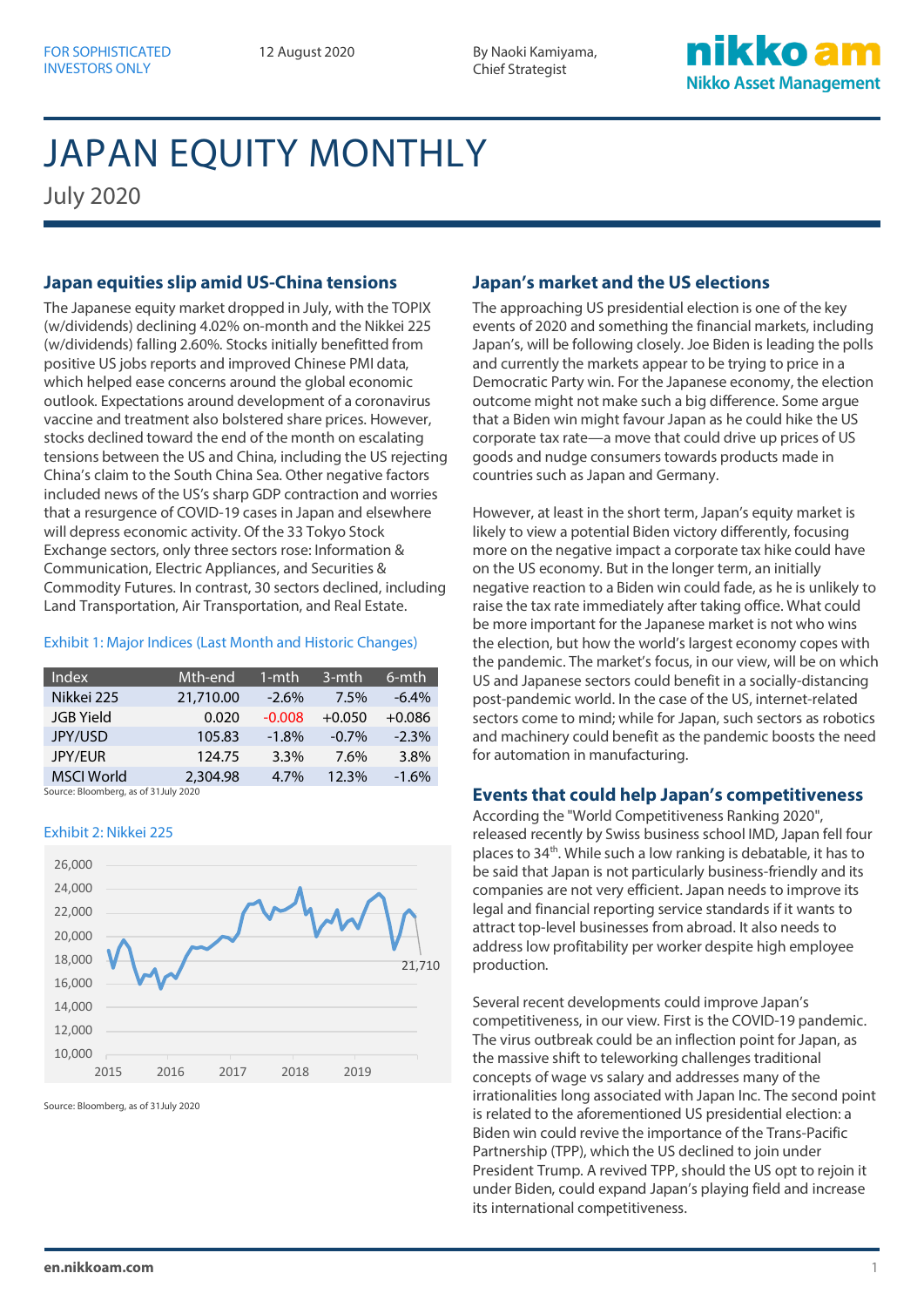# nikko am

#### Exhibit 3: Major Market Indices



#### **JGB Yield**



**USD/JPY**







### Exhibit 4: Major Index Performance, Indicators, and Valuation

| Index                  | $1 - mth$ | 3-mth    | 6-mth    | $1 - yr$ | $5 - yr$ |
|------------------------|-----------|----------|----------|----------|----------|
| Nikkei 225             | $-2.6%$   | 7.5%     | $-6.4%$  | 0.9%     | 15%      |
| JGB Yield (%pt)        | $-0.008$  | $+0.050$ | $+0.086$ | $+0.020$ | $-0.360$ |
| <b>JPY/USD</b>         | $-1.8%$   | $-0.7%$  | $-2.3%$  | $-2.5%$  | $-13%$   |
| <b>JPY/EUR</b>         | 3.3%      | 7.6%     | 3.8%     | 3.1%     | $-8%$    |
| <b>MSCI World</b>      | 4.7%      | 12.3%    | $-1.6%$  | 5.4%     | 40%      |
| <b>TOPIX</b>           | $-4.0\%$  | 2.2%     | $-11.2%$ | $-4.4%$  | $-3\%$   |
| <b>TPX-100 (Large)</b> | $-3.5%$   | 1.9%     | $-11.7%$ | $-4.5%$  | $-3%$    |
| TPX-400 (Mid)          | $-4.8%$   | 2.7%     | $-9.8%$  | $-3.5%$  | $-3%$    |
| <b>TPX-Small</b>       | $-4.8%$   | 2.3%     | $-12.3%$ | $-6.6%$  | 4%       |
|                        |           |          |          |          |          |

| Sector (TPX-17)      | 1-mth    | 3-mth    | 6-mth    | 1-yr     | 5-yr   |
|----------------------|----------|----------|----------|----------|--------|
| Elc Appl&Prec        | $-0.2%$  | 8.9%     | $-3.7\%$ | 11.2%    | 37%    |
| IT & Service         | $0.3\%$  | 8.9%     | 0.6%     | 5.7%     | 34%    |
| Auto&Trns Eqp        | $-7.6%$  | $-3.4%$  | $-18.9%$ | $-15.2%$ | $-28%$ |
| RawMatl & Chm        | $-5.9%$  | $-0.4%$  | $-11.2%$ | $-7.3%$  | 16%    |
| <b>Banks</b>         | $-6.4\%$ | $-4.9\%$ | $-25.2%$ | $-21.7%$ | -50%   |
| Machinery            | $-2.6%$  | 8.2%     | $-6.8%$  | 0.4%     | 15%    |
| Transprt&Logi        | $-14.6%$ | $-14.5%$ | $-28.4%$ | $-28.4%$ | $-27%$ |
| Const & Matl         | $-7.2\%$ | $-2.2\%$ | $-21.1%$ | $-12.5%$ | $-16%$ |
| Fincl ex Bank        | $-5.6\%$ | $-3.3\%$ | $-21.6%$ | $-13.5%$ | $-26%$ |
| Foods                | $-4.9%$  | $-1.0%$  | $-10.2%$ | $-8.8%$  | $-15%$ |
| <b>Retail Trade</b>  | $-2.3%$  | 8.4%     | $-1.7%$  | 5.6%     | 1%     |
| Pharmceutical        | $-5.4%$  | 4.5%     | $-1.4%$  | 17.6%    | 16%    |
| Commr & WhTrd        | $-3.5%$  | $-0.5%$  | $-17.9%$ | $-12.2%$ | 7%     |
| <b>Real Estate</b>   | $-10.4%$ | $-11.5%$ | $-33.3%$ | $-24.5%$ | $-36%$ |
| Steel&Nonfer         | $-5.6%$  | 2.5%     | $-26.1%$ | $-26.5%$ | $-42%$ |
| Elc Pwr & Gas        | $-9.8%$  | $-10.1%$ | $-12.9%$ | $-18.6%$ | $-38%$ |
| <b>Enrgy Resourc</b> | $-5.9\%$ | $-8.1\%$ | $-28.2%$ | $-30.6%$ | $-32%$ |

| Valuation         | Mth-<br>end | 3-mth | 6-mth | 1-yr | 5-yr |
|-------------------|-------------|-------|-------|------|------|
| <b>TOPIX</b>      |             |       |       |      |      |
| Div. Yield (e)    | 2.5%        | 2.7%  | 2.4%  | 2.6% | 1.9% |
| Price/Earn (e)    | 18.0        | 14.1  | 14.2  | 12.3 | 14.6 |
| Price/Book        | 1.1         | 1.0   | 1.2   | 1.1  | 1.3  |
| <b>MSCI World</b> |             |       |       |      |      |
| Div. Yield (e)    | 2.1%        | 2.5%  | 2.4%  | 2.6% | 2.6% |
| Price/Earn (e)    | 23.5        | 20.3  | 17.1  | 16.3 | 16.2 |
| Price/Book        | 2.4         | 2.2   | 2.4   | 2.3  | 2.0  |

| Market Indicator         | Mth-<br>end | $3$ -mth | 6-mth    | 1-vr     | 5-yr      |
|--------------------------|-------------|----------|----------|----------|-----------|
| Daily Turnover           | 44          | 47       | 52       | 47       | 48        |
| Market Cap.              | 570         | 597      | 575      | 577      | 560       |
| Net Purchase<br>Overseas | $-437$      | $-1.474$ | $-4.650$ | $-3.685$ | $-16.969$ |

Source: Bloomberg, as of 31July 2020 (e) stands for consensus estimates by Bloomberg. Turnover and market cap in JPY trillions. Net Purchase (JPY billions) from overseas is cumulative monthly.